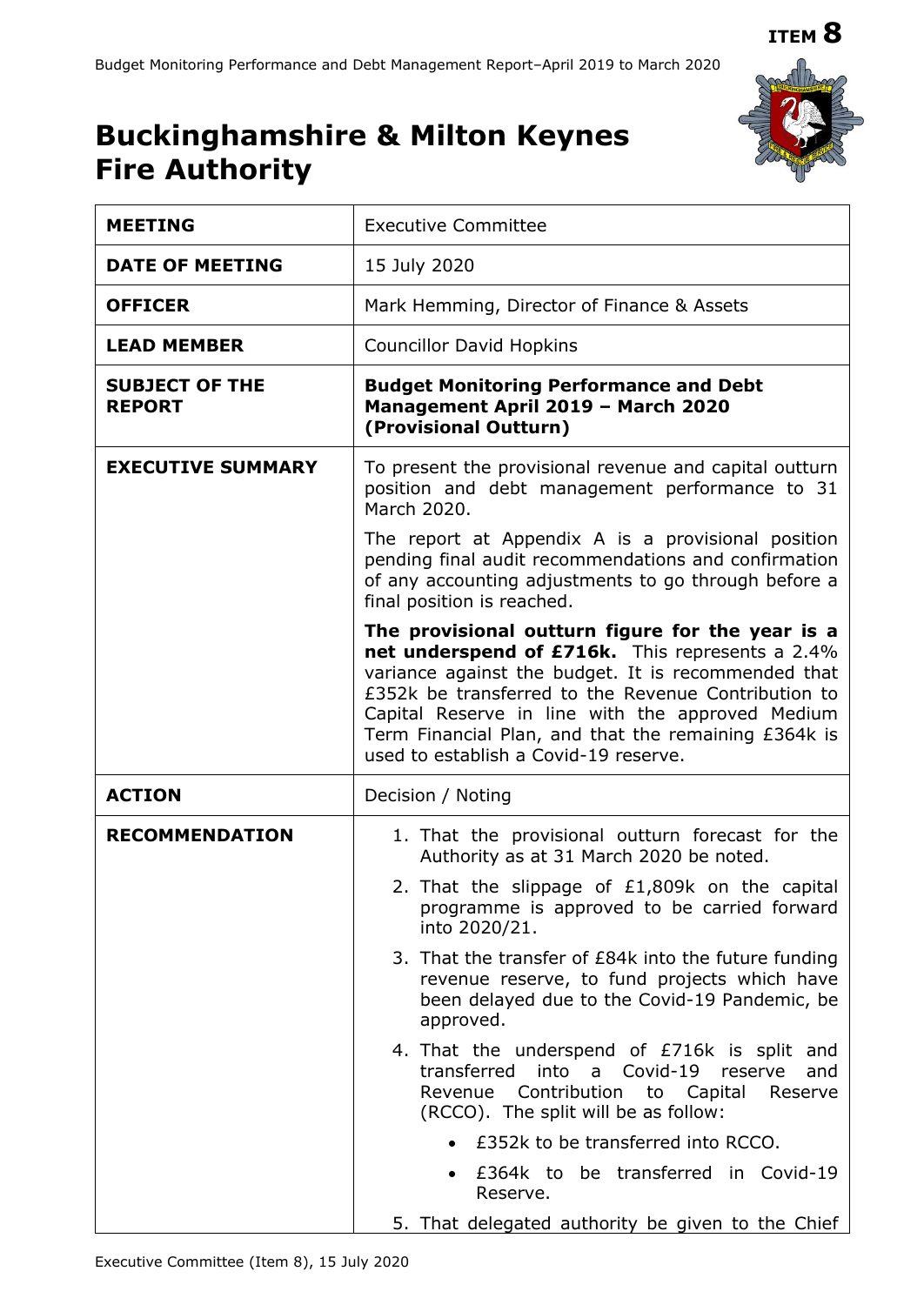|                                                                                   | Finance Officer, in consultation with the Lead<br>Member, to authorise any late changes to the<br>movements in reserves and capital slippage<br>amounts resulting from accounting adjustments<br>needing to be made during the year-end<br>closedown process. |
|-----------------------------------------------------------------------------------|---------------------------------------------------------------------------------------------------------------------------------------------------------------------------------------------------------------------------------------------------------------|
|                                                                                   | 6. That should any changes to the amounts<br>referred to above be required, then the Chief<br>Finance Officer will report to (i) the Lead<br>Member in the first instance, and (ii) Members<br>at the next available meeting.                                 |
| <b>RISK MANAGEMENT</b>                                                            | Management of our financial resources is a key risk to<br>the Authority and the performance reports to<br>Committee inform Members of the main financial risks<br>facing the Authority in year.                                                               |
| <b>FINANCIAL</b><br><b>IMPLICATIONS</b>                                           | As set out in the main body of the report.                                                                                                                                                                                                                    |
| <b>LEGAL IMPLICATIONS</b>                                                         | None.                                                                                                                                                                                                                                                         |
| <b>CONSISTENCY WITH</b><br>THE PRINCIPLES OF<br>THE DUTY TO<br><b>COLLABORATE</b> | None.                                                                                                                                                                                                                                                         |
| <b>HEALTH AND SAFETY</b>                                                          | None.                                                                                                                                                                                                                                                         |
| <b>EQUALITY AND</b><br><b>DIVERSITY</b>                                           | None.                                                                                                                                                                                                                                                         |
| <b>USE OF RESOURCES</b>                                                           | The paper sets out how work has been progressing for<br>achieving greater financial ownership and<br>accountability for resources attached to the delivery of<br>specific aims and objectives of the Authority.                                               |
| <b>PROVENANCE SECTION</b>                                                         | <b>Background</b>                                                                                                                                                                                                                                             |
| &<br><b>BACKGROUND PAPERS</b>                                                     | Medium Term Financial Plan 2019/20 to 2021/22, Fire<br>Authority Meeting 13 February 2019 (see pages 61-<br>$80$ :                                                                                                                                            |
|                                                                                   | https://bucksfire.gov.uk/documents/2020/03/130219<br>fire authority agenda.pdf/                                                                                                                                                                               |
| <b>APPENDICES</b>                                                                 | Appendix A - Budget Monitoring Performance and<br>Debt Management April - March 2020                                                                                                                                                                          |
| <b>TIME REQUIRED</b>                                                              | 10 Minutes                                                                                                                                                                                                                                                    |
| <b>REPORT ORIGINATOR</b><br><b>AND CONTACT</b>                                    | Asif Hussain<br>ahussain@bucksfire.gov.uk                                                                                                                                                                                                                     |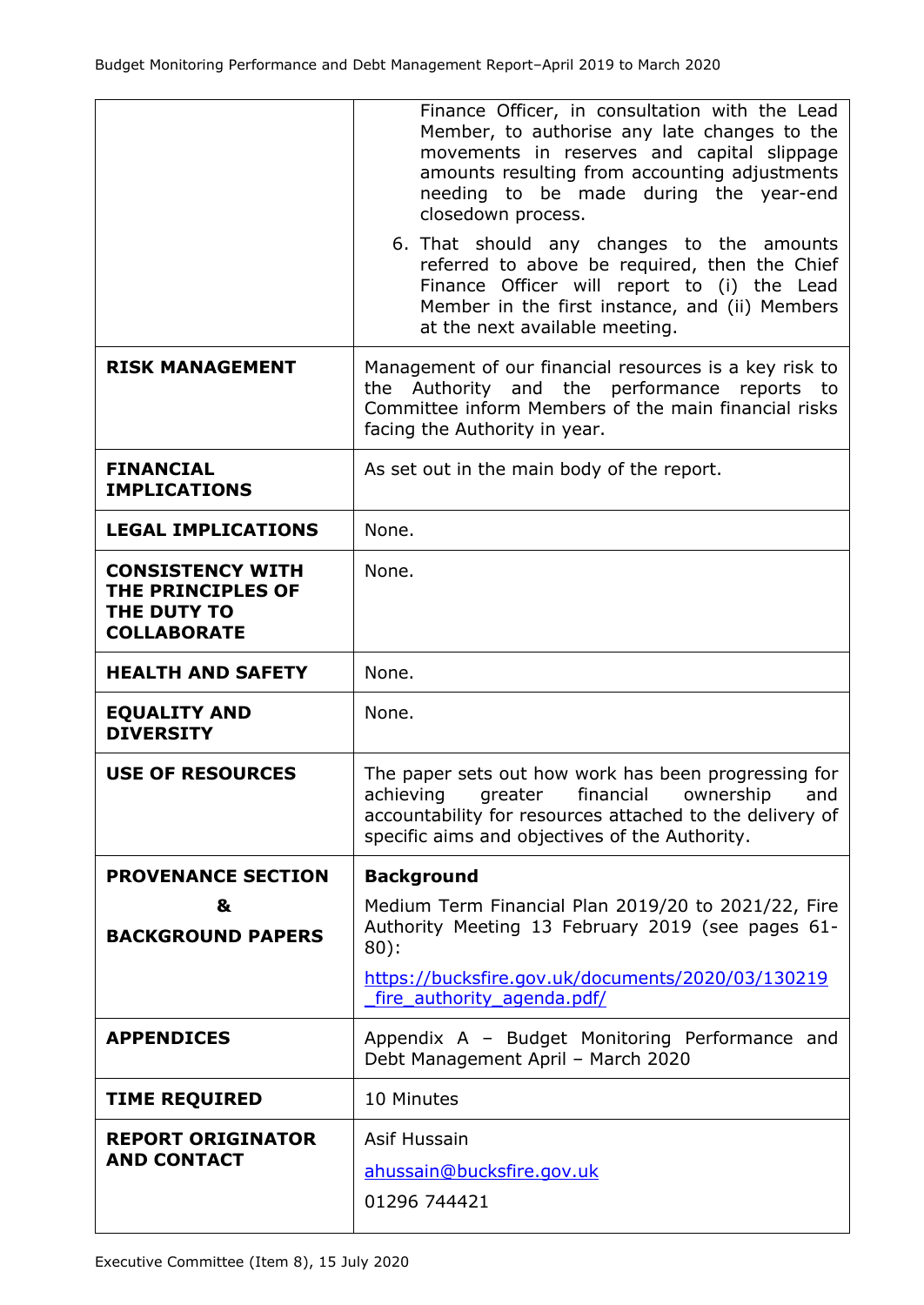### **1. Revenue Forecasts by Service Area**

**Table 1** The table below shows the budget and provisional outturn for each directorate as at the end of March 2020. The budget of £30.332m is compared to the outturn to give a year-end underspend of £0.716m.

| <b>Directorate</b>                                  | <b>Area Manager</b>              | <b>Total Budget</b> | <b>Provisional Out-Turn</b> | <b>Year End Variance</b> |
|-----------------------------------------------------|----------------------------------|---------------------|-----------------------------|--------------------------|
|                                                     |                                  |                     | £                           | £                        |
|                                                     | Corporate Management             | 1,089,200           | 982,538                     | $-106,662$               |
| Corporate Core                                      | Legal & Governance               | 332,100             | 301,403                     | $-30,697$                |
| <b>Corporate Core Total</b>                         |                                  | 1,421,300           | 1,283,942                   | $-137,358$               |
| Finance & Assets                                    | Finance & Procurement            | 894,790             | 851,388                     | $-43,402$                |
|                                                     | Resource Management              | 2,962,300           | 3,181,111                   | 218,811                  |
| <b>Finance &amp; Assets Total</b>                   |                                  | 3,857,090           | 4,032,499                   | 175,409                  |
| People & Organisation                               | Training & Development           | 2,020,400           | 1,798,682                   | $-221,718$               |
| Development                                         | <b>Operations &amp; Services</b> | 694,790             | 690,815                     | $-3,975$                 |
| <b>People &amp; Organisation Development Total</b>  |                                  | 2,715,190           | 2,489,497                   | $-225,693$               |
|                                                     | Service Delivery                 | 17,538,300          | 15,996,137                  | $-1,542,163$             |
| Delivery, Corporate<br>Development & Planning       | Service Development              | 541,380             | 481,242                     | $-60,138$                |
|                                                     | IT & Communications              | 1,810,900           | 1,812,978                   | 2,078                    |
| Delivery, Corporate Development & Planning Total    |                                  | 19,890,580          | 18,290,357                  | $-1,600,223$             |
|                                                     | Capital Charges                  | 1,713,000           | 2,273,000                   | 560,000                  |
| <b>Statutory Accounting &amp;</b>                   | Contingency                      | 500,000             | 928,412                     | 428,412                  |
| Contingency                                         | Non Distributed Costs            | 229,500             | 228,068                     | $-1,432$                 |
|                                                     | Savings                          | 5,800               |                             | $-5,800$                 |
| <b>Statutory Accounting &amp; Contingency Total</b> |                                  | 2,448,300           | 3,429,480                   | 981,180                  |
| <b>Total Expenditure</b>                            |                                  | 30,332,460          | 29,525,775                  | $-806,686$               |
| <b>Total Funding</b>                                |                                  | $-30,332,460$       | $-30,242,093$               | 90,367                   |
| <b>Net Position</b>                                 |                                  | 0                   | $-716,318$                  | $-716,318$               |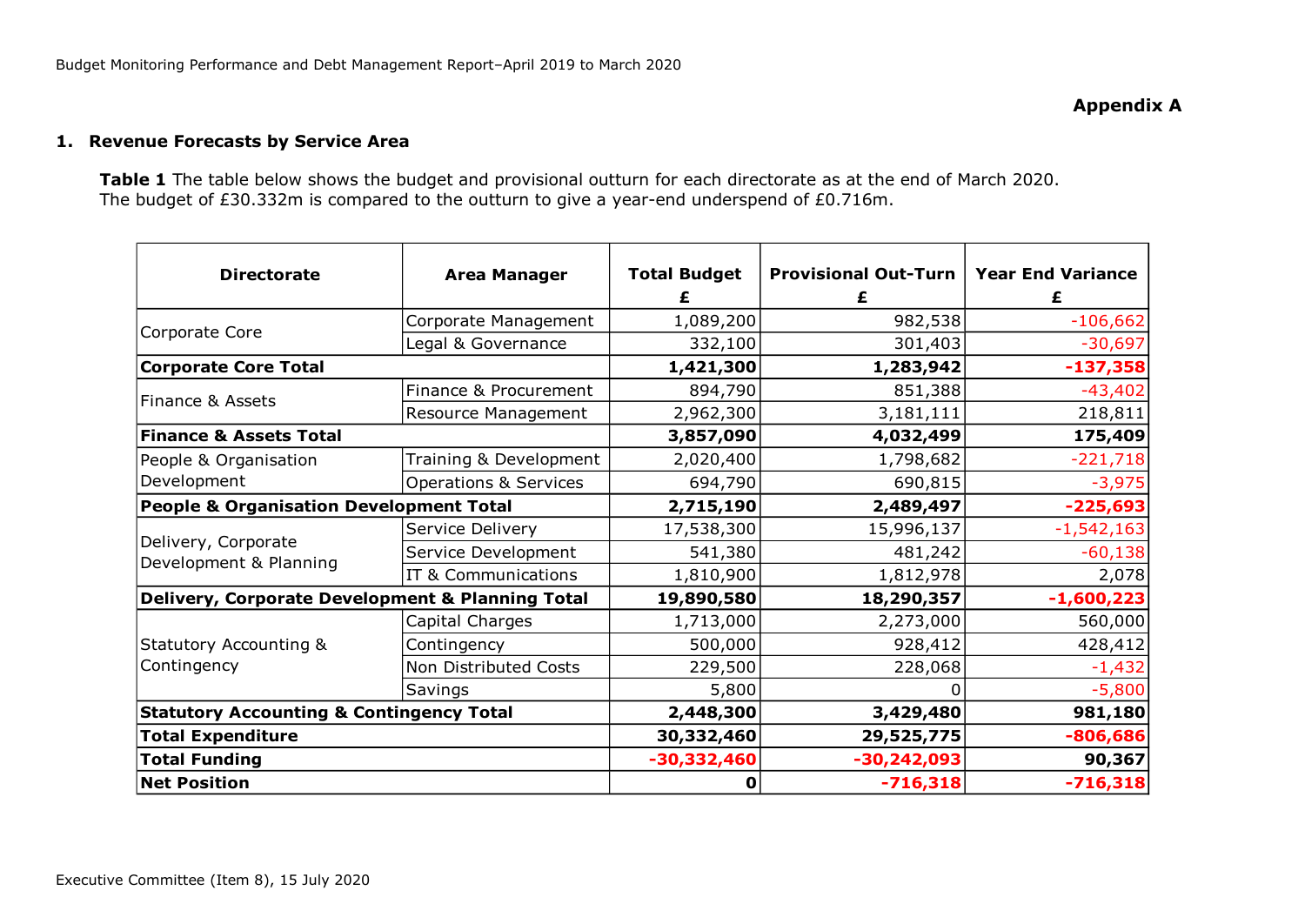Budget Monitoring Performance and Debt Management Report–April 2019 to March 2020

The table above shows the budget and actual expenditure for each Directorate for the financial year 2019/20. The budget of £30.332m compared to the provisional outturn of £29.526m gives a provisional yearend underspend of £0.807m. Furthermore, the level of funding is showing an adverse variance of £0.090m resulting in a net underspend of £0.716m. This is a 2.4% variance against the annual budget of £30.332m.

The key variations in directorate budgets compared to year-end outturn shown above in Table 1 are:

**Corporate Management £0.137m under** – The underspend predominantly relates to a restructure of the Senior Management team whereby the Director of People & Organisational Development post has been removed and the post has not replaced. Furthermore, the interest received on investments outperformed the annual budget by £0.045m.

**Finance & Assets £0.175m over – This overspend is mainly attributable to employee costs predominantly within workshops as a result** of vacant technician post which is currently being filled with agency cover. In addition to this, the Equipment team and Property team have posts which have been job re-evaluated or awarded temporary ARA's which contributed towards in-year overspends.

**People & Organisational Development (POD) £0.226m under -** The overall underspend predominantly relates to the Human Resources restructure which went live 1 August 2019. As a result of the restructure, underspends are seen within employee costs due to vacant posts or new starters not at the top of their pay scale. In the final quarter of 2019/20, there were several external courses which were cancelled due to the Covid-19 pandemic which has also contributed towards the favourable variance.

**Delivery, Corporate Development & Planning £1.600m under -** The overall underspend for the directorate is primarily due to oncall firefighter employment being significantly below budgeted establishment levels. Furthermore, there were several vacant wholetime posts throughout the Fire Authority which also contribute towards the favourable variance. The under established wholetime stations have a direct impact on the bank system as the cover provided to the stations is charged to the bank budget. Therefore, underspends in under established stations are partially offset by overspends shown within the bank system.

**Statutory Accounting & Contingency £0.981m over -** The costs for all firefighter apprentices are seen within here and therefore the overspend seen within Contingency primarily relates to their employee and training costs. In September 2019, we had 12 apprentices complete their apprenticeship and were offered a substantive wholetime post. In March 2019, a further 16 apprentice firefighters were recruited of which 14 completed their training and are now station based, with two leaving the apprenticeship. In September 2019, we had 12 firefighter apprentices completing their apprenticeships and offered substantive wholetime posts.

The overspend seen within Capital Charges relates to the additional in-year revenue contribution (£0.490m) to capital approved by the Fire Authority at its meeting on 18 September 2019. Furthermore, an additional £0.070m revenue contribution to capital for the purchase of four emergency vehicles contributes towards the adverse variance.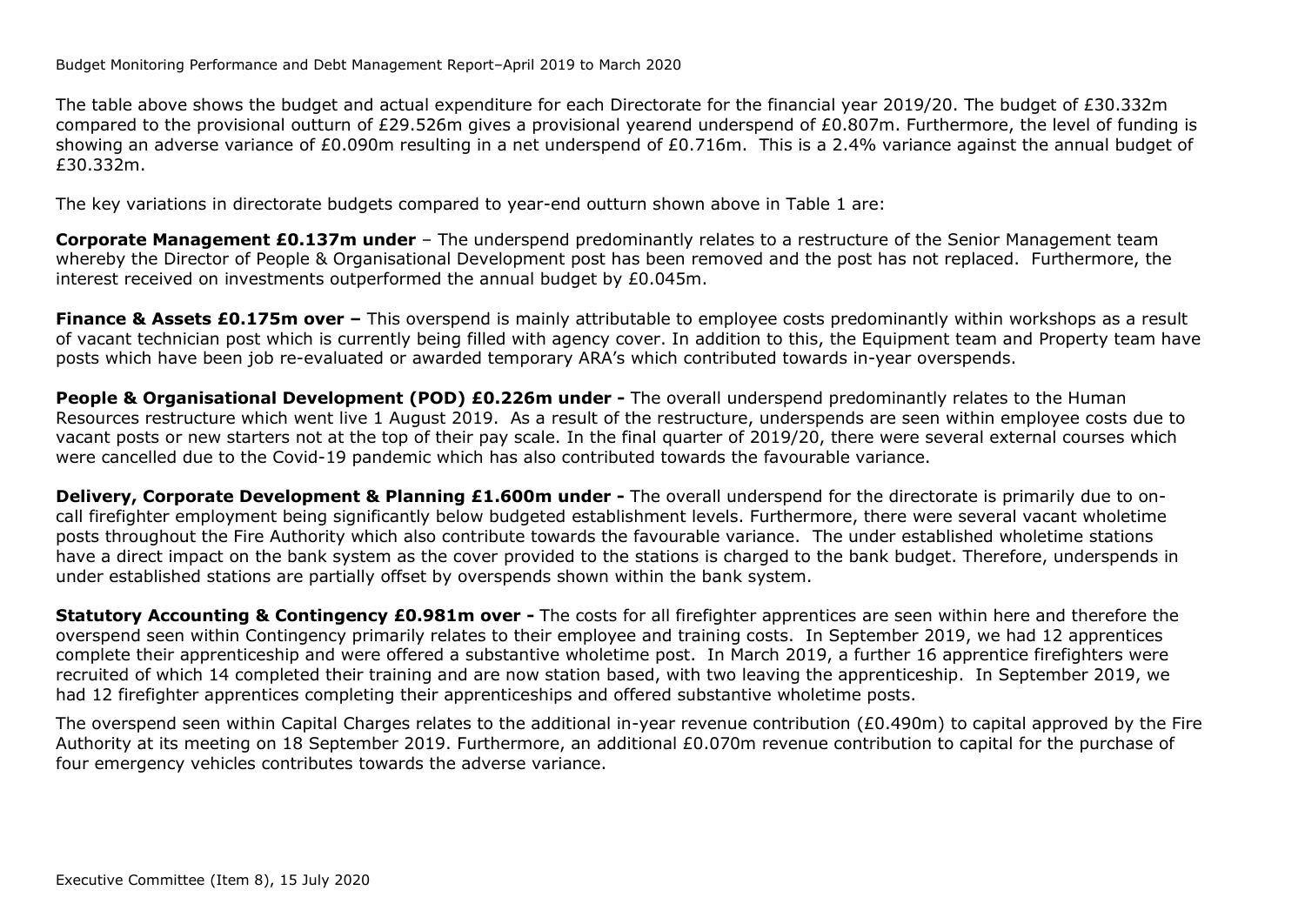### **2**. **Direct Employee Costs**

**Table 2** shows the budget and provisional outturn for each sub-heading within the direct employees subjective as at the end of March 2020.

| <b>Staffing</b>    | <b>Total Plan</b> | <b>Provisional</b><br><b>Outturn</b> | <b>Projected Year End</b><br><b>Variance</b> |
|--------------------|-------------------|--------------------------------------|----------------------------------------------|
|                    | £                 | £                                    | £                                            |
| Wholetime          | 14,793,540        | 14,378,687                           | $-414,853$                                   |
| On-Call            | 1,824,350         | 896,903                              | $-927,447$                                   |
| Apprentices        |                   | 841,158                              | 841,158                                      |
| Support            | 4,412,090         | 4,157,916                            | $-254,174$                                   |
| Technicians        | 285,800           | 246,906                              | $-38,894$                                    |
| Sessional          | 90,790            | 64,001                               | $-26,789$                                    |
| Agency Staff       | 57,000            | 203,015                              | 146,015                                      |
| <b>Grand Total</b> | 21,463,570        | 20,788,586                           | $-674,984$                                   |

**Wholetime** – The underspend relating to the wholetime firefighter's budget is due to establishment levels being lower than budgeted.

**On Call** – On-call firefighter employment is currently significantly under budgeted establishment levels.

**Apprentices –** The expenditure for apprentices is seen under contingency**.** Apprentices assist in ensuring sufficient staff numbers are available to deliver our resourcing model. The overspend in apprentice costs is offset by the underspends seen in wholetime and on-call budgeted establishments.

**Support Staff** – There is a forecast net underspend on support staff budgets across the directorates.

Agency Staff - Agency staff have been used to cover interim vacancies within support staff roles and this offsets the underspend on support staff.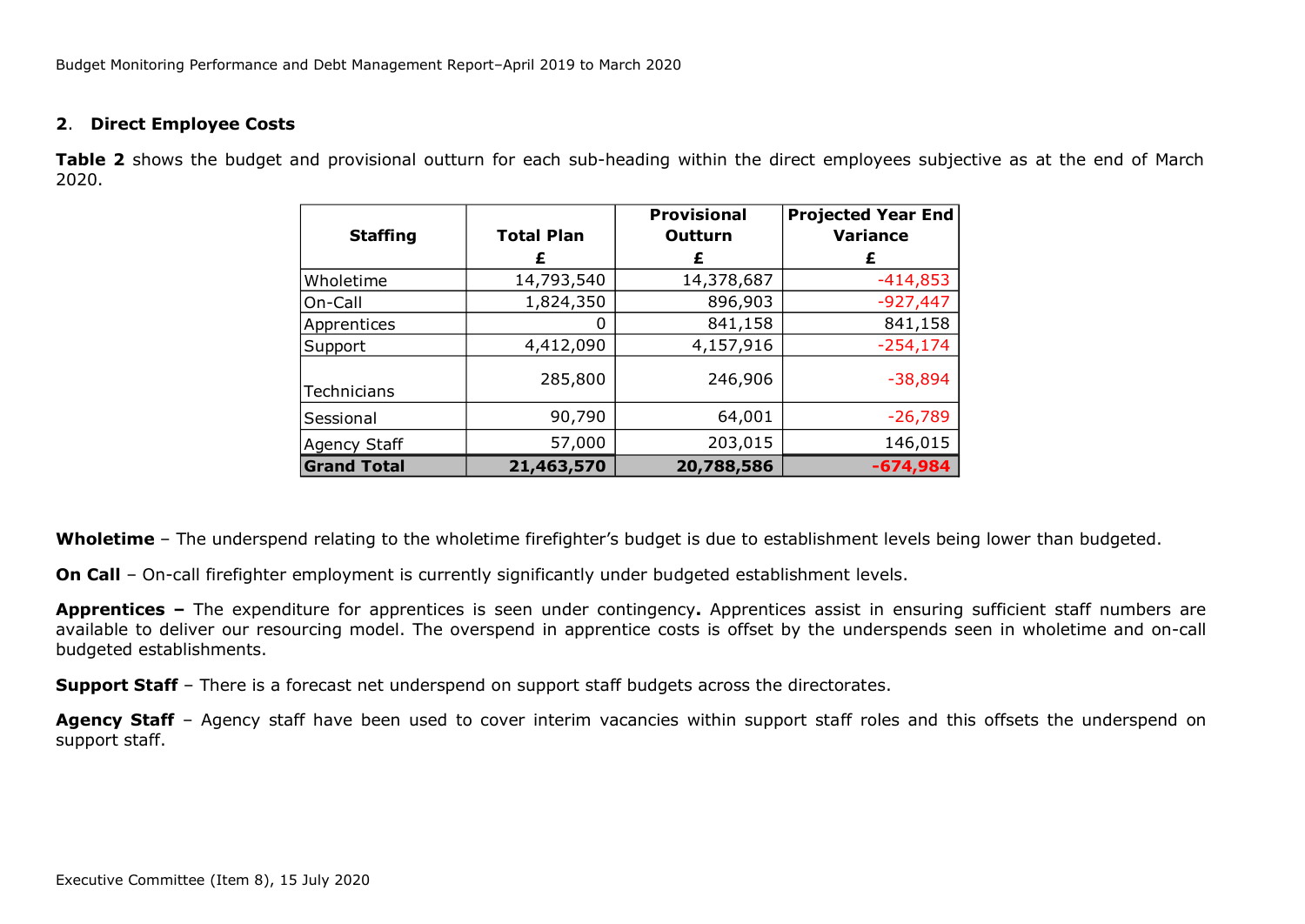## **3**. **Bank cost analysis**

The graph and Table 3 below show wholetime operational staff costs from 2015/16 onwards, with Bank payments forming a significant part of these from 2016/17. The total costs for 2019/20 for wholetime (excluding bank costs) have increased due to increases in employer contributions following Government's decision to decrease the discount rate used to value unfunded public sector pension schemes.

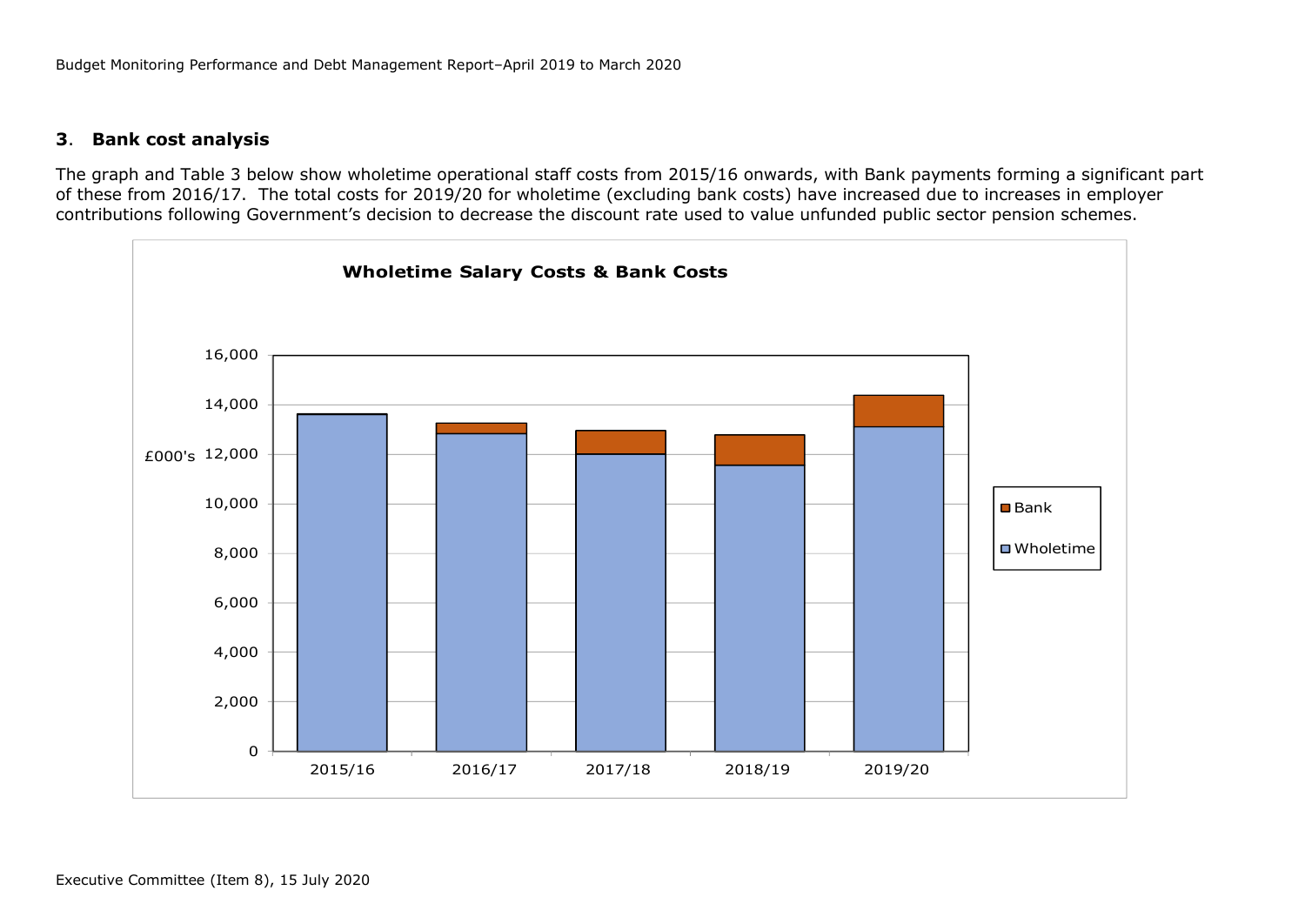## **Table 3**

|                      | WT & Bank - including NI and Pension |            |            |            |            |
|----------------------|--------------------------------------|------------|------------|------------|------------|
| <b>WT &amp; Bank</b> | 2015/16                              | 2016/17    | 2017/18    | 2018/19    | 2019/20    |
| Wholetime            | 13,603,248                           | 12,844,792 | 12,011,914 | 11,563,935 | 13,104,522 |
| Bank                 | 24,592                               | 411,864    | 953,506    | 1,228,667  | 1,274,011  |
| <b>Total</b>         | 13,627,840                           | 13,256,657 | 12,965,420 | 12,792,602 | 14,378,687 |

The Authority has been proactive in developing resilient resourcing models in order to meet known risk and demand levels of the service, while maintaining response standards. Examples of this approach include operating with a smaller regular establishment, which is reinforced by on-call and whole-time firefighters working 'Bank' shifts, as well as a number of firefighters on more flexible local terms and conditions.

With a smaller regular establishment being achieved via falling staff numbers from 2013/14 due to retirements and leavers, the 'Bank system' offers a flexible resource, designed to maintain appliance availability in the event of crewing shortfalls.

The aforementioned figures show how costs have continued to fall over the last few years, driven by the introduction of this more flexible resource.

## **4. Major Risk Areas**

The monitoring process will focus more attention on areas identified by management as high risk. An initial assessment of the main financial risks faced has been undertaken by Finance against the following categories:

- High value budgets
- Historically volatile budgets
- Demand led income and expenditure budgets

|    | <b>Subjective</b>                                                  | <b>Total Budget</b> | <b>Actual Year</b><br>to Date | Projected<br><b>Year End</b><br><b>Variance</b> |
|----|--------------------------------------------------------------------|---------------------|-------------------------------|-------------------------------------------------|
|    |                                                                    |                     |                               |                                                 |
| Α. | Employee Direct Costs                                              | 21,406,570          | 20,585,571                    | $-820,999$                                      |
| В. | Knowledge & Information Services                                   | 1,635,830           | 1,650,861                     | 15,031                                          |
|    | Employment Agencies / Consultants (Part of Direct Employees Costs) | 57,000              | 203,015                       | 146,015                                         |

- The variances for A. and C. are as noted in Section 2 above.
- The variance for B predominantly relates to one-off software costs where relate to transitional costs where we have operated two software's parallel to ensure a smooth transition.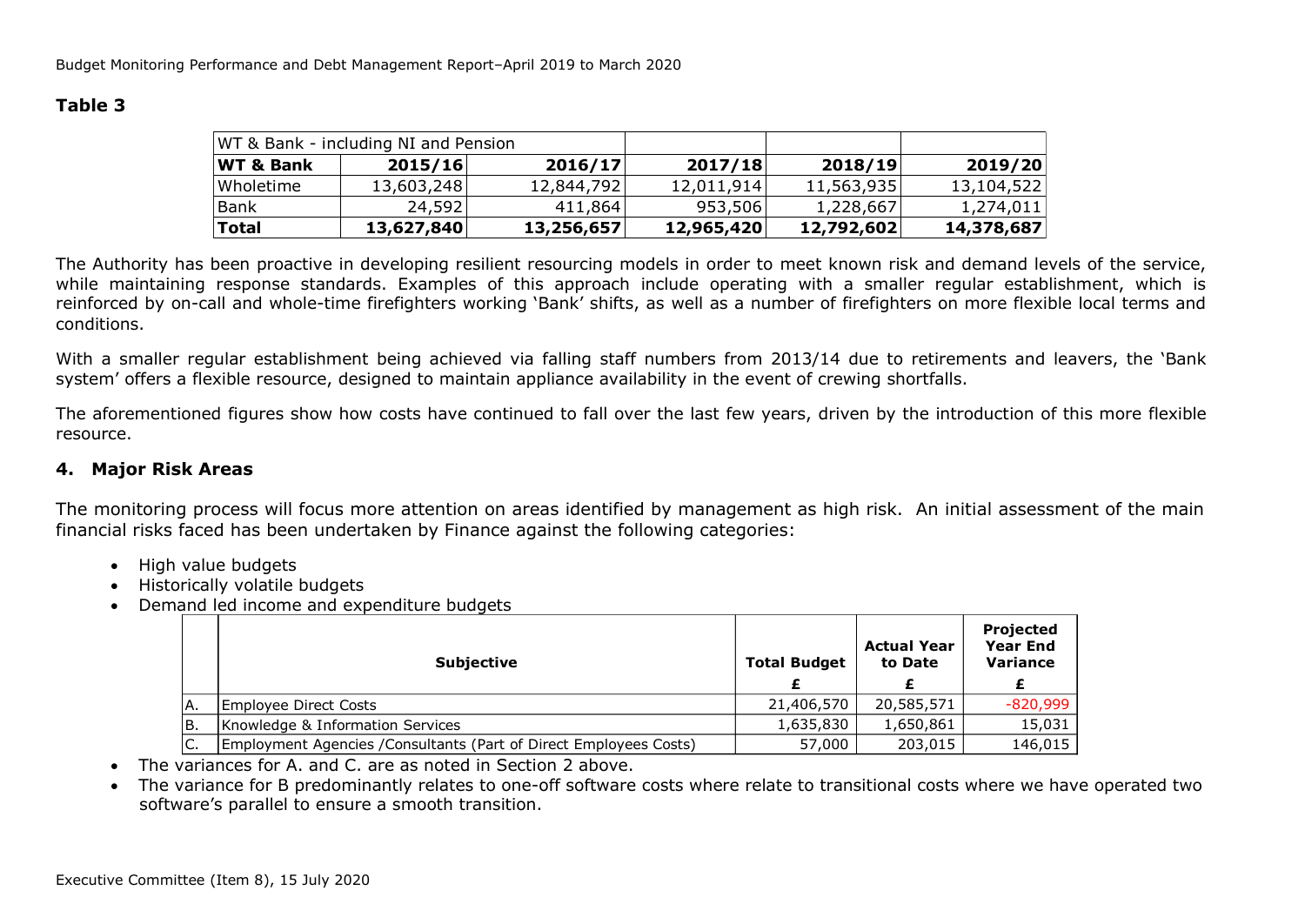## **5. Funding**

| <b>Funding</b>            | <b>Total Budget</b> | <b>Actual Year to</b><br>Date<br>£ | <b>Projected Yearl</b><br><b>End Variance</b><br>£ |
|---------------------------|---------------------|------------------------------------|----------------------------------------------------|
| Government Funding        | $-3,321,000$        | $-3,592,832$                       | $-271,832$                                         |
| Specific Grants           | $-1,097,330$        | $-1,106,442$                       | $-9,112$                                           |
| <b>NNDR</b>               | $-3,662,820$        | $-3,735,553$                       | $-72,733$                                          |
| Top-up / Pooling Receipts | $-1,892,000$        | $-1,813,965$                       | 78,035                                             |
| Precept                   | $-19,993,310$       | $-19,993,301$                      |                                                    |
| Movement in Reserves      | $-366,000$          |                                    | 366,000                                            |
| <b>Grand Total</b>        | -30,332,460         | $-30,242,093$                      | 90,367                                             |

The table below details the budget and forecast outturn for each category of funding.

The level of funding (excluding the top-up funding and reserves) is forecast to exceed the original budget by £0.354m, which is predominantly due to the Treasury (Central Government) making additional funds (£0.173m) available to cover the increased cost of pensions as a result of the changes in employer pension contributions (notification of this increase was not provided until after the budget had been approved). The other significant increase (£0.072m) in funding was in relation to additional business rates income due to the rate used to compensate for under-indexation of the top-up grant being greater than estimated at the time the budget was set. Furthermore, in March, additional government funding (£0.090m) was allocated in response to Covid-19 pandemic. The remaining (£0.018m) relates to increases in specific grants (from prior years) which the Authority were not aware of when the budget was set.

The outturn also reflects the recommendation made to the Executive Board to not carry out the planned transfer (£0.444m) from reserves due to the current levels of underspend. These transfers were planned to offset the funding shortfall originally forecast for 2019/20. Of the £0.444m variance, £0.366m is shown within Movements in Reserves and £0.078m within Top-up Funding (the latter being funding originally forecast to be received in 2019/20 but received at the end of 2018/19).

This results in an overall net adverse variance of £0.090m in funding.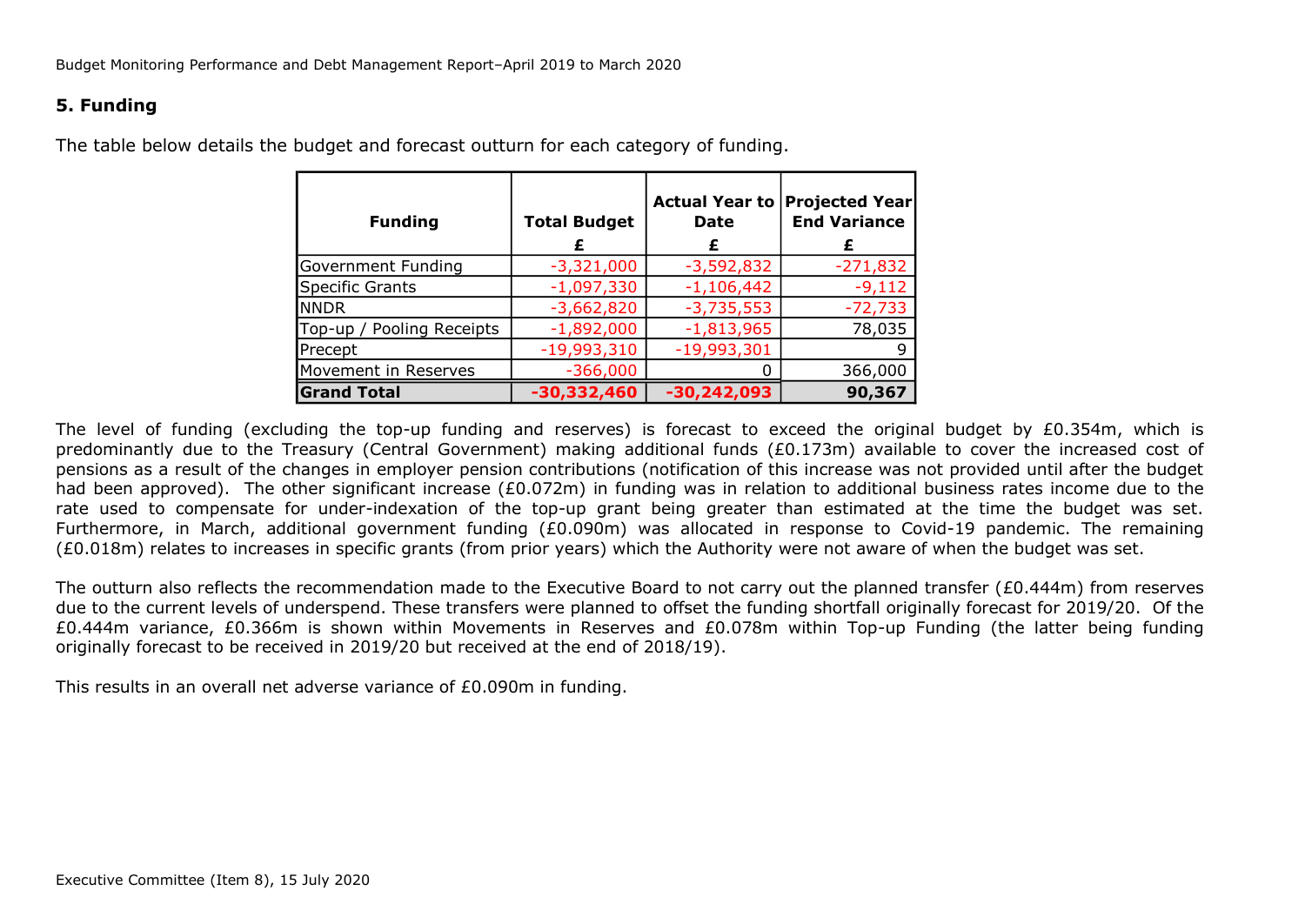## **7. Capital Forecasts**

The capital programme for 2019/20 is £9.535m, which includes £6.378m worth of carry forwards from 2018/19 and additional £1.936m approved in September 2019:

| <b>Project Name</b>                          | <b>Original Budget</b><br>2019/20 | <b>Carry Forwards</b><br>2018/19 | <b>In Year</b><br><b>Approvals</b> | <b>Revised Budget</b><br>2019/20 | <b>Provisional</b><br><b>Out-Turn</b> | <b>Slippage</b> | <b>Projected Year</b><br><b>End Variance</b> |
|----------------------------------------------|-----------------------------------|----------------------------------|------------------------------------|----------------------------------|---------------------------------------|-----------------|----------------------------------------------|
|                                              |                                   |                                  |                                    | £                                |                                       |                 |                                              |
| Property                                     | 500,000                           |                                  |                                    | 500,000                          | 282,302                               | 217,698         |                                              |
| Property Review                              |                                   | 5,874,542                        | 1,866,000                          | 7,740,542                        | 6,821,027                             | 919,515         | 0                                            |
| <b>Total Property Portfolio</b>              | 500,000                           | 5,874,542                        | 1,866,000                          | 8,240,542                        | 7,103,329                             | 1,137,213       |                                              |
| <b>CCTV Cameras</b>                          |                                   | 24,485                           |                                    | 24,485                           |                                       |                 | $-24,485$                                    |
| Digital Radios                               |                                   | 90,000                           | 0                                  | 90,000                           | 0                                     |                 | $-90,000$                                    |
| Hydraulic Equipment                          | 56,000                            | 4,020                            |                                    | 60,020                           | 48,385                                | 11,635          |                                              |
| Operational Equipment                        | 90,000                            | 32,249                           |                                    | 122,249                          | 65,199                                | 35,000          | $-22,050$                                    |
| Operational Red Fleet Vehicles               | 500,000                           | 314,656                          | 0                                  | 814,656                          | 204,456                               | 610,200         | 0                                            |
| Operational White Fleet Vehicles             |                                   |                                  | 70,000                             | 70,000                           | 44,404                                | 14,801          | $-10,795$                                    |
| <b>Total Fire Appliances &amp; Equipment</b> | 646,000                           | 465,410                          | 70,000                             | 1,181,410                        | 362,443                               | 671,636         | $-147,330$                                   |
| <b>ICT</b>                                   | 75,000                            | 38,385                           |                                    | 113,385                          | 113,026                               |                 | $-359$                                       |
| <b>Total Support</b>                         | 75,000                            | 38,385                           | 0                                  | 113,385                          | 113,026                               | $\bf{0}$        | $-359$                                       |
| <b>Grand Total</b>                           | 1,221,000                         | 6,378,337                        | 1,936,000                          | 9,535,337                        | 7,578,798                             | 1,808,849       | $-147,690$                                   |

## **Funding**

The capital programme will be funded as follows:

| <b>Funding</b>                  | £000' |
|---------------------------------|-------|
| Revenue Contribution to Capital | 7.49  |
| Capital Receipts                |       |
| Total Capital Funding           | 7,579 |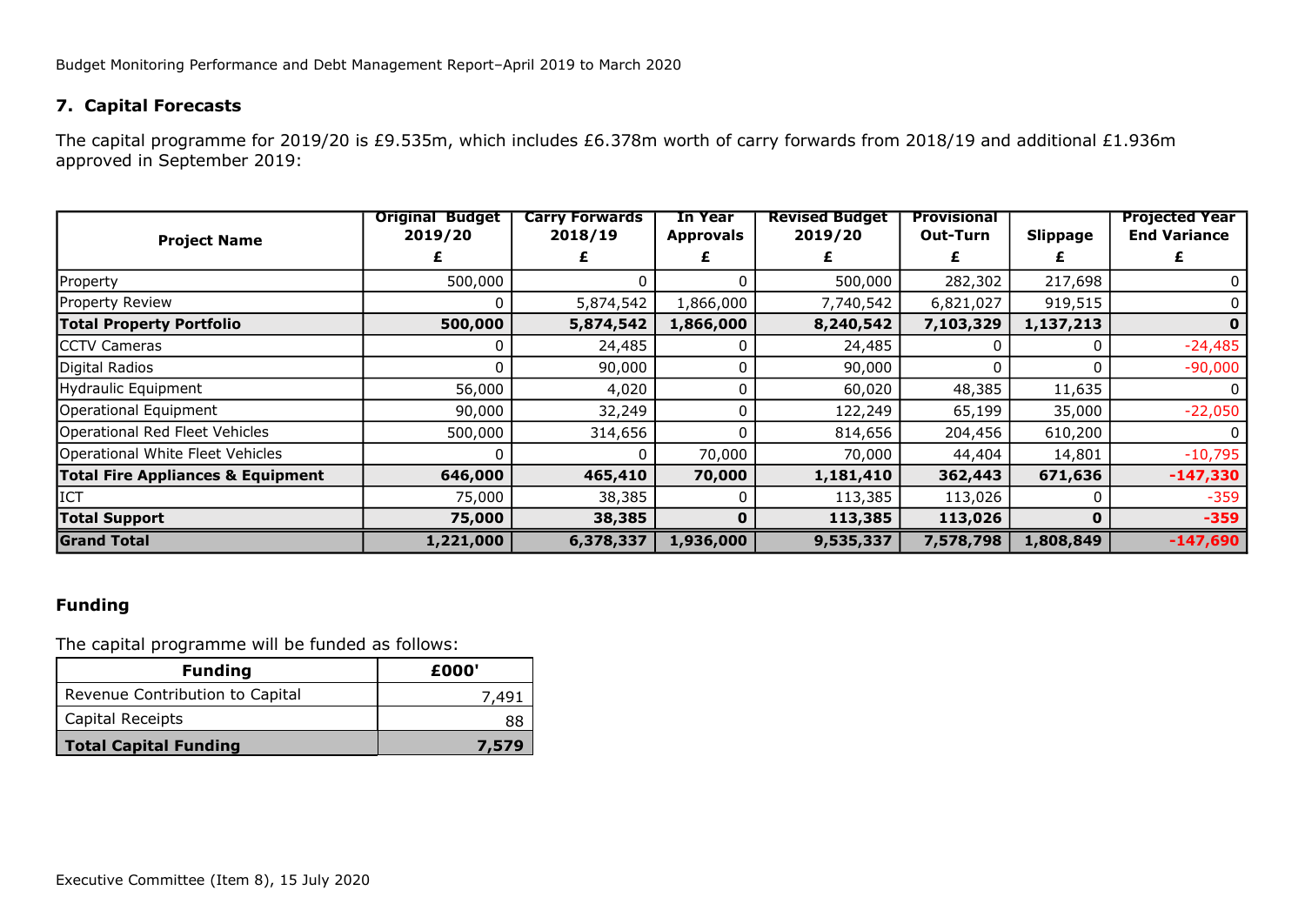### **Property Portfolio**

One of the major capital projects completed in 2019/20 related to the replacement of the air ventilation system at Marlow Fire Station. Aylesbury Fire Station and Aylesbury HQ has seen capital purchase of a generator, water conditioners and enhancements to the mess deck. In addition, the fit out of office and meeting room chairs across HQ and Unit 7 and Stokenchurch Fire station has seen a general refurbishment.

The main focus for property team in 2019/20 was the completion of the Blue Light Hub, with this in mind, Property has allocated a portion of the property capital budget for the fit out of Blue Light Hub. During 2019/20 £0.043m has been spent on the purchase of furniture. A slippage request of £0.218m has been made for the purchase of furniture, BA compressor, and fixtures and fittings for the Blue Light Hub, in addition to property works at other Fire Stations not commenced in 2019/20.

The build of the Blue Light Hub is progressing well with the main structure set to be completed during quarter one 2020/21. A slippage request of £0.920m has been made for the remaining budget and the completion of the main structure.

The total slippage of £1.137m is requested for the property portfolio.

### **Fire Appliances & Equipment**

The Authority has introduced several new appliances to the current fleet in line with the fleet strategy. Two additional appliances relating to 2018/19 were delivered during 2019/20 and are now operational. These appliances will replace our aging fleet which have come to the end of their useful life. A slippage request of £0.610m has been made for a further two appliances that were planned to be built and delivered during 2019/20. The build of the two appliances will commence in quarter one 2020/21 with delivery expected in the third quarter of 2020/21.

Other areas of spend relate to the purchase of three white fleet vehicles, portable floatation devices, fog spikes kits, hydraulic equipment and the purchase of operational equipment to replace our end of life equipment. The portfolio is also seeing a slippage in white fleet vehicles, hydraulic equipment and operational equipment totaling £0.062m, as a result of orders being placed with delivery expected in the new financial year, along with the delay in ordering equipment due delay in delivery for two appliances due in 2019/20 but not expected until 2020/21.

During September 2019, it was agreed no further capital expenditure is expected on CCTV and therefore £0.024m has been offered up as a saving. The carry-forward slippage of £0.090m on digital radios has now been offered as a savings. This is due to deferring the capital purchase of digital radios to be in line with when we procure for the breathing apparatus contract. Therefore, a new capital growth bid will be submitted with the breathing apparatus growth bid and challenged through the Medium-Term Financial Plan when it is due for replacement. In addition, further capital savings of £0.033m have been identified on operational equipment and white fleet appliances which will be transferred back into the capital reserve.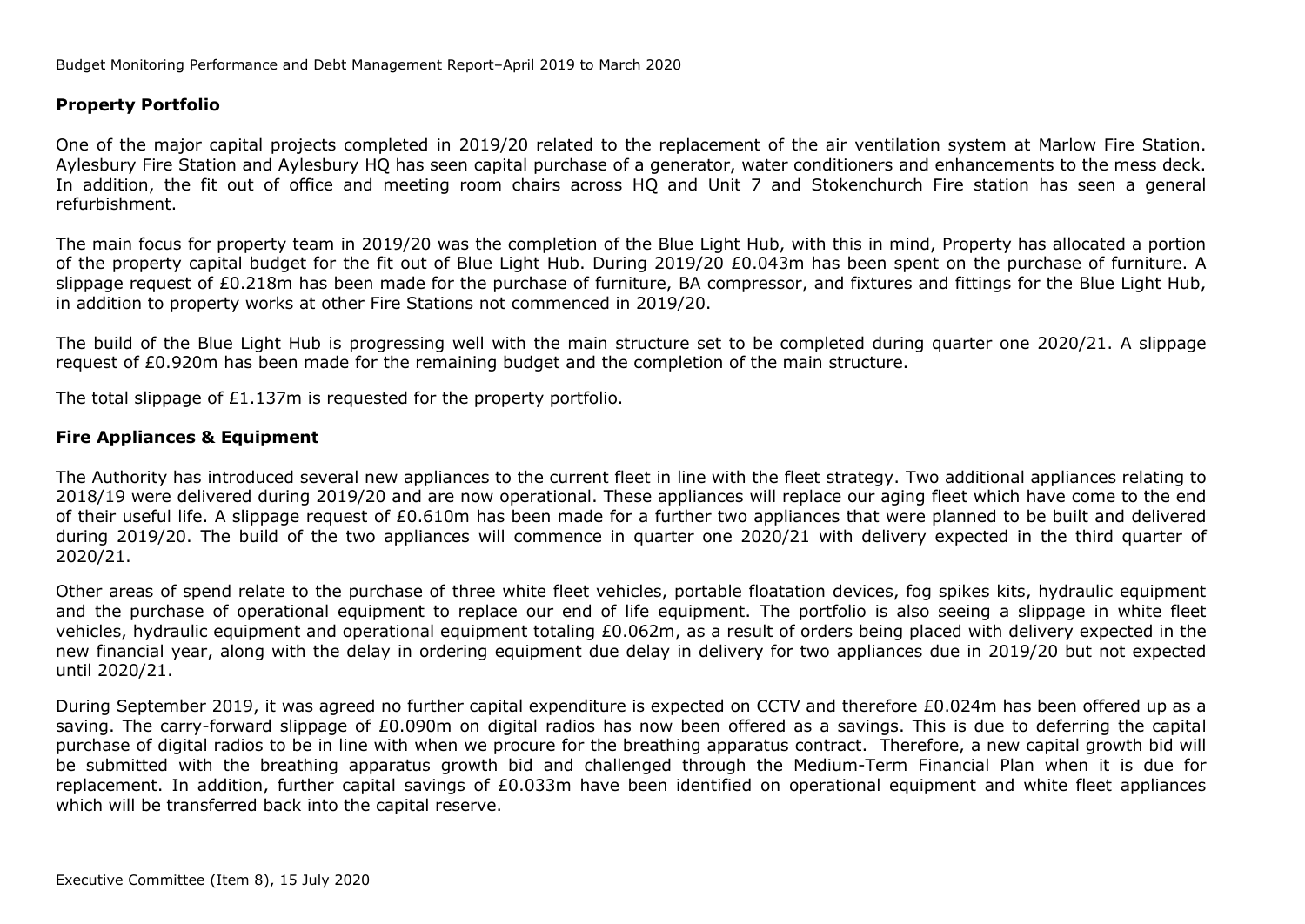The total slippage of £0.672m is requested for the Fire Appliance and Equipment portfolio and a saving of £0.147m.

### **Support**

Including the slippage from 2018/19, ICT had a budget of £0.113m for 2019/20. Predominantly this relates to the purchase of hardware as per the ICT replacement strategy. The in year spend related to the replacement of hardware such as laptops, surface pros and other ICT equipment.

## **Slippage into 2019/20**

The provisional outturn figure is showing a slippage of  $£1,809k$  (subject to any late accounting changes). Members are requested to approve the slippage of this budget into 2020/21.

#### **8. Reserves**

The table below shows the provisional movement in reserves during the year.

| <b>Reserves</b>               | <b>Balance at</b><br><b>Start of Year</b><br>£000 | <b>Movement</b><br>£000 | Yearend<br><b>Balance</b><br>£000 |
|-------------------------------|---------------------------------------------------|-------------------------|-----------------------------------|
| General Fund                  | $-1,500$                                          |                         | $-1,500$                          |
| Earmarked Reserves (Revenue)* | $-1,818$                                          | $-379$                  | $-2,197$                          |
| Earmarked Reserves (Capital)  | $-4,080$                                          | 2,638                   | $-1,442$                          |
| <b>Total</b>                  | $-7,397$                                          | 2,349                   | $-5,139$                          |

**\*** This figure includes £534k, which represents this Authority's share of the joint control room renewals fund (which is held by Oxfordshire Fire and Rescue Service)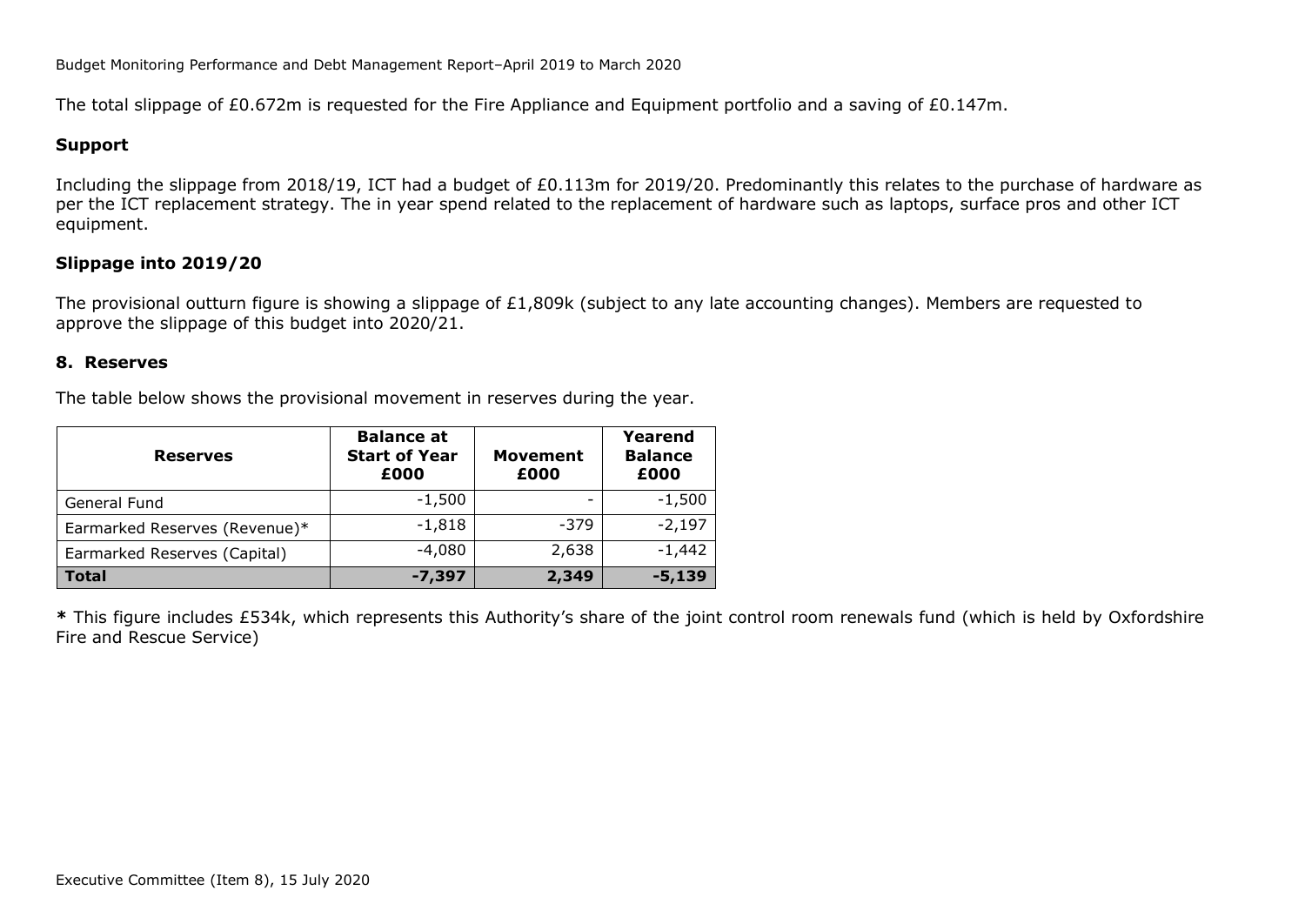## **9. Performance Indicators**

**Description 2018/19 Actual 2019/20 Target 2019/20 Actual (rolling average)** Budget Monitoring Training 100.0% 100.0% 100.0% 100.0% 100.0% Managers accessing Integra Cost Centre Report 100.0% 100.0% 100.0% 100.0% 100.0% % invoices paid within 30 days  $\vert$  91.0%  $\vert$  100.0%  $\vert$  100.0% 100.0% Budget Mon. Report turn-around (working days) 7 days 7 days 6 days

The table below shows the performance targets and actuals (rolling averages) for the year to date:

Budget monitoring training is provided to managers assuming responsibility for budget management and control. A risk-based approach is applied to budget monitoring with resources allocated to high risk areas. This supports a proactive challenge role for Finance and budget holder engagement. Compliance for the financial year 2019/20 has been 100%.

The percentage of invoices paid on time is 100%. Suppliers have been reminded to send all invoices directly to finance which has resulted in no delays in making payments to suppliers.

### **10**. **Debt Management**

The table below shows the key debtor performance figures for the year:

| <b>DEBTOR KEY PERFORMANCE INDICATORS 2019/20</b>            | Aug        | <b>Sept</b> | <b>Nov</b> | Mar     |
|-------------------------------------------------------------|------------|-------------|------------|---------|
| Debts over 60 days overdue                                  | £9,468     | £9,594      | £9,508     | £10,322 |
| Total Average Debt outstanding                              | £37,157    | £37,900     | £50,756    | £54,571 |
| Debts over 60 days overdue as a % of total debt outstanding | <b>27%</b> | 15%         | 18.75%     | 18.91%  |
| Average time from raising invoices to receipt of income     | 9 days     | 9 days      | 15 days    | 11 days |

The above figures show the quarterly average of debt during 2019/20. As at the end of March, the average total debt outstanding was £0.55m, with the actual value of debts over 60 days overdue being £0.10m.